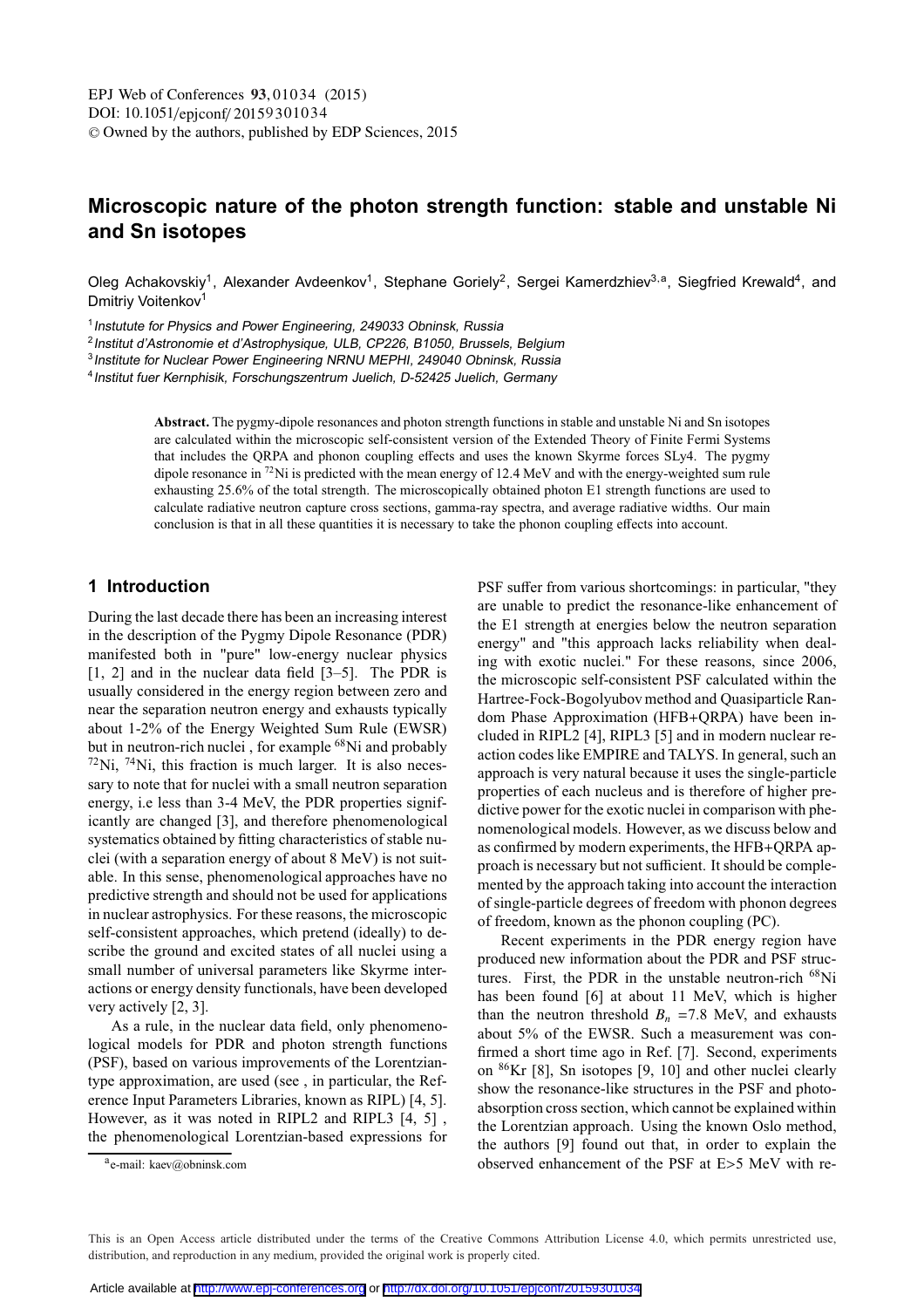spect to the Generalized Lorentzian description, it is necessary to add a peak structure centered around 8-9 MeV with a strength covering about 2% of the EWSR. These structures were explained phenomenologically by including some additional strength, on top of the HFB+QRPA predictions, located at a centroid energy of 8.0-8.5 MeV and a strength corresponding to about 1% of the EWSR [10]. This fact directly confirms the necessity of improving the HFB+QRPA predictions and searching for new sources of additional strength. In particular, the PC effects may be at the origin of such an extra strength, as discussed in Refs.[2, 11]. In our recent article [12], the selfconsistent version of the Extended Theory of Finite Fermi Systems (ETFFS) [11] in the quasi-particle time blocking approximation (QTBA) [13] has been used to calculate the standard strength functions for many stable and unstable Sn even-even isotopes. This QTBA model includes selfconsistently the QRPA, phonon coupling and uses a discretized single-particle continuum.

In the present work, we use the same theoretical approach to calculate the PSF in the stable and unstable Ni and Sn isotopes in order :  $i$ ) to describe the PDR in <sup>68</sup>Ni, to predict it in  ${}^{72}$ Ni and to compare it with the stable  ${}^{58}$ Ni isotope, *ii)* to calculate microscopically appropriate PSF and to use them in the reaction codes EMPIRE3.1 and TALYS to estimate various nuclear reaction properties, *iii)* to investigate the PC contribution to all these quantities.

#### **2 PSF and PDR in Ni isotopes**

In all ETFFS calculations, the standard strength function  $S(\omega) = \frac{dB(E(M)L)}{dE}$  is calculated. It determines the E1 photoabsorption cross section  $\sigma(\omega) = 4.022\omega S(\omega)$ [11], where the photon energy  $\omega$  is taken in MeV, *S* is in fm<sup>2</sup>MeV<sup>-1</sup>, and  $\sigma$  is in mb. The PSF is connected to  $S(\omega)$  by the simple relation

$$
f(E1) = \frac{1}{3(\pi hc)^2} \frac{\sigma(\omega)}{\omega} = 3.487 \cdot 10^{-7} S(\omega),
$$
 (1)

where *S* is expressed in fm<sup>2</sup>MeV<sup>-1</sup> and  $f(E1)$  in MeV<sup>-3</sup>.

In the present study, we use the SLy4 Skyrme force. The ground state is calculated within the HFB method using the spherical code HFBRAD [14]. The residual interaction for the (Q)RPA and QTBA calculations is derived as the second derivative of the Skyrme functional. Our smoothing parameter is 200 keV, which effectively accounts for correlations beyond the considered ones and approximately coincides with the experimental resolution of the Oslo method.

In Fig. 1, we show six phenomenological models for the E1 PSF  $[4]$  of  $120$ Sn, and compare them with our microscopic QRPA and QTBA, i.e. QRPA + PC, results. In Figs. 2 and 3, the E1 PSF are shown together with the phenomenological EGLO model [4] for <sup>68</sup>Ni and <sup>116</sup>Sn, respectively. It can be seen that: 1) in contrast to phenomenological models, in the Sn and Ni nuclei, structure patterns caused by both the QRPA and PC effects can be observed, the latter ones being noticeably lower than the QRPA ones at  $E < 10$  MeV for Sn isotopes, 2) a good



Figure 1. E1 PSF for <sup>120</sup>Sn. Six phenomenological variants from RIPL2 are shown. Dotted line: self-consistent QRPA. Full line: QTBA (final results with PC)



Figure 2. E1 PSF for <sup>68</sup>Ni.Dotted line: self-consistent QRPA. Full line: QTBA (final results with PC). Dashed line : Enhanced Generalized Lorentzian (EGLO) model [4]

agreement is found with experiment [9] for <sup>116</sup>Sn thanks to the inclusion of the PC (Fig. 3).

In Table 1, the integral parameters of the PDR in three Ni isotopes are given for three PSF models, i.e. the phenomenological EGLO, our microscopic QRPA and QTBA (QRPA+PC). To compare, the 6 MeV interval, where the PDR was observed in <sup>68</sup>Ni, is considered. In this interval, the PDR characteristics have been approximated, as usual, with use of a Lorentz curve by fitting the three moments of the Lorentzian and theoretical curves [11]. A reasonable agreement with experimental data [6, 7] is obtained. Earlier, a similar calculation was performed for  ${}^{68}$ Ni [15] using the relativistic QTBA, with two phonon contributions additionally taken into account. Concomitantly, the PDR characteristics in 72Ni have been estimated leading in this interval to a mean energy of 12.4 MeV and the large strength of 25.7% of the total EWSR. In all the isotopes, a large PC contribution to the PDR strength is found.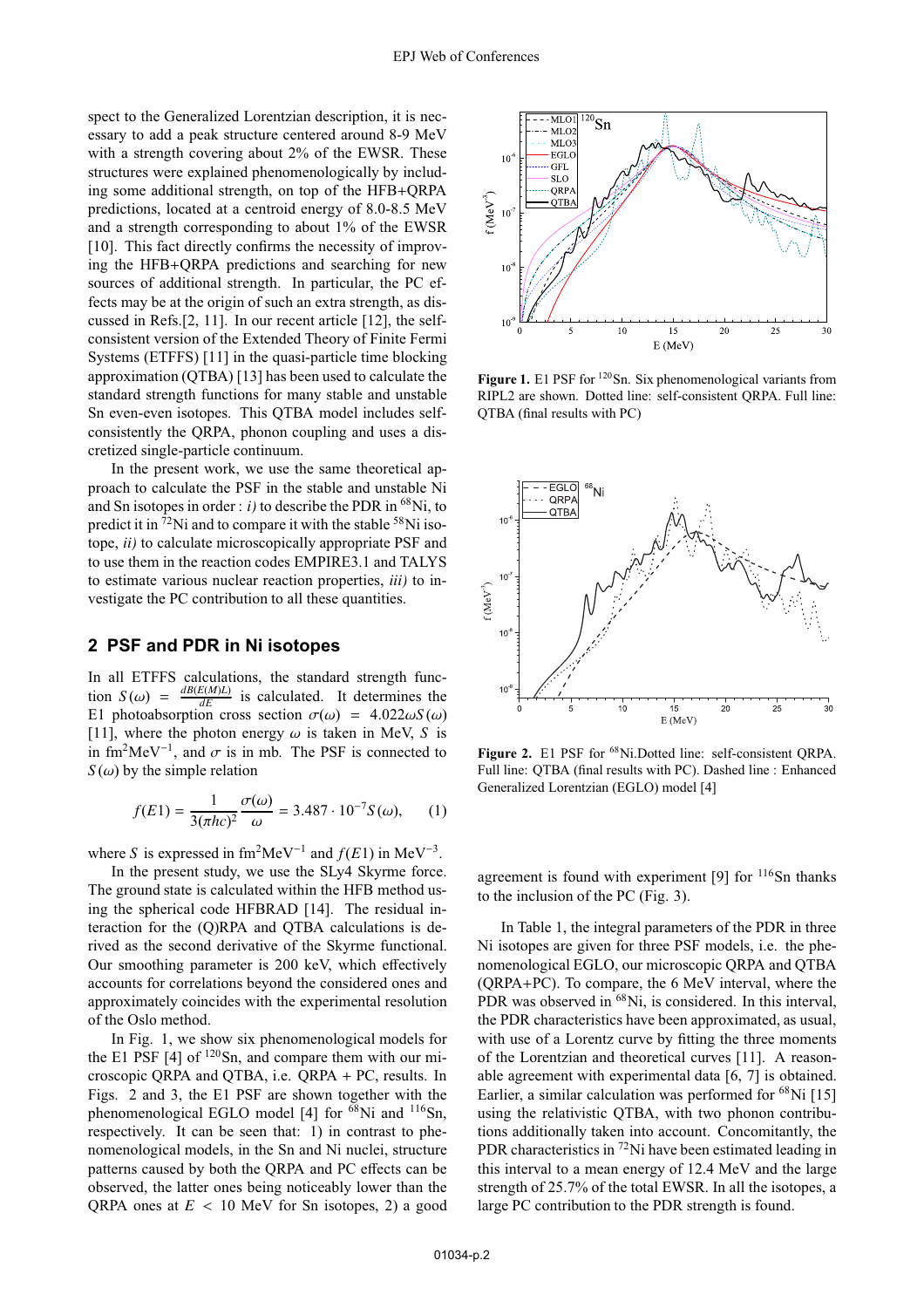

**Figure 3.** Same as in Fig.2 but for <sup>116</sup>Sn. Experimental data are taken from Ref. [9]

**Table 1.** Integral characteristics of the PDR in Ni isotopes calculated in the (8-14) MeV interval for  $58$ Ni,  $72$ Ni and (7-13) MeV interval for <sup>68</sup>Ni (see text for details).

| Nuclei     | EGLO  |               | ORPA  |      | <b>QTBA</b> |               |
|------------|-------|---------------|-------|------|-------------|---------------|
|            | E,MeV | $\frac{0}{0}$ | E,MeV | $\%$ | E,MeV       | $\frac{0}{0}$ |
| $58$ Ni    | 113   | 2.4           | 13.3  |      | 14.0        | 11.7          |
| $^{68}$ Ni | 113   | 31            | 11.0  | 49   | 10.8        | 8.7           |
| /2Ni       | 113   | 34            | 12.4  | 14.7 | 12.4        | 25.7          |

## **3 Neutron radiative capture**

In Fig. 4, the radiative neutron capture cross section for the 115Sn obtained with the QRPA and QRPA+PS photon E1 strength functions is shown. We also show the uncertainty bands obtained when considering various nuclear level density models [16–18]. One can clearly see that the agreement with experiment is only possible when the PC is taken into account.

The corresponding capture gamma-ray spectra calculated for the neutron energy of 100 keV are given in Fig. 5 and compared with the result obtained with the EGLO PSF model. Here the phenomenological Generalized Superfluid model [4] of nuclear level densities is adopted. On the whole, our results are in an agreement with the EGLO ones (for this stable nucleus) and show that the PC contribution is significant. For all three variants some structures are found. Unfortunately, no experimental data exist for this case.

#### **4 Average radiative widths**

Average radiative widths of neutron resonances  $\Gamma_{\gamma}$  are very important properties of gamma-decay from high-energy nuclear states; they are used in nuclear reaction calculations, in particular, to normalize the  $\gamma$ -ray strength. There are a lot of experimental data for them [21, 22]. For 11 Sn and Ni isotopes, we have calculated the widely used quantity  $2\pi\Gamma_{\gamma}/D_0$  with the EGLO and our QRPA and QTBA PSF models and the GSM nuclear level density model [4] for the s-wave spacing  $D_0$  (Table 2). As far as we



**Figure 4.** 115Sn(n,γ) cross section calculated with the QRPA (blue) and QTBA (red) PSF. The uncertainty bands depict the uncertainties affecting the nuclear level density predictions [16– 18]. Experimental data are taken from Refs. [19, 20]



**Figure 5.** Gamma-ray spectra from  $^{115}S n(n, \gamma)$  for the neutron energy of 100 keV

know, these are the first calculations performed with PC. We found that, except for <sup>68</sup>Ni, the PC increases the ORPA contribution by 100-200% in the direction of the systematics. The results for  $120$ Sn and  $62$ Ni, for which experimental data (not systematics) exist, are of great interest because the comparison with the available experimental data makes it possible to obtain some information about the contribution of M1 resonance to these properties. As far as the EGLO model is concerned, it is clear that the predictions differ from the systematics [21] and experimental data (and also from our QTBA results) rather strongly.

## **5 Conclusion**

The characteristics of nuclear reactions with gammarays have been calculated within the microscopic selfconsistent approach which takes into account the QRPA and PC effects and uses the SLy4 Skyrme force. Such a self-consistent approach is of particular relevance for